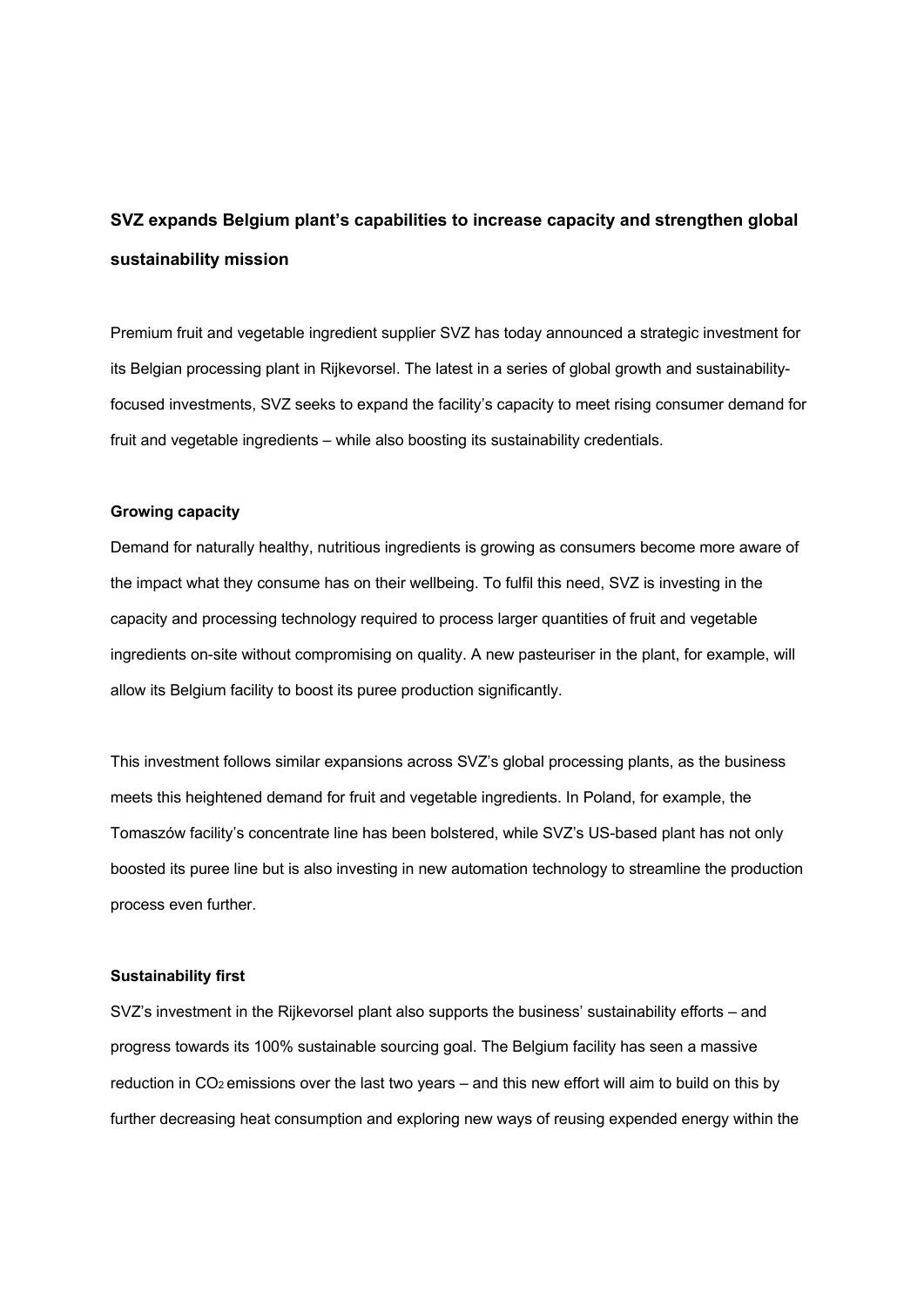facility. Indeed, the new pasteuriser will reduce emissions by 19% - a crucial step in SVZ's journey to low carbon production.

This new investment also contributes to SVZ's broader mission of boosting the sustainability credentials of all global processing sites. SVZ's Spain-based plant in Almonte, for example, has been recently fitted with solar panels, and a new cold storage facility has also been constructed to reduce reliance on third party-storage and transportation. Meanwhile, SVZ's US processing plant has focused recent investment on water treatment, so water can be cleaned and reused.

# **Growing better, together**

"SVZ has its sights set firmly on the future," says Pieter Spanjers, CEO at SVZ. "This new investment increases our Rijkevorsel plant's processing capacity and capabilities to ensure future growth. We are working on an agreement that will significantly increase our sourcing capacity, and we need a facility that allows us to efficiently absorb those heightened volumes, as well as serve our customers while keeping the highest standards of quality.

"We're passionate about creating a healthier, greener planet and we want to do our part in ensuring it for all generations. This investment will enable us to continue our mission effectively and support our customers in creating tomorrow's food and beverage products."

To learn more about SVZ's 100% natural portfolio of premium fruit and vegetable ingredients, visit our website: www.svz.com

#### **----------ENDS----------**

### **Note to editors**

SVZ International B.V. supplies high quality fruit and vegetable ingredients to food and drink manufacturers around the world. Its long heritage in agricultural supply, further supported by the world